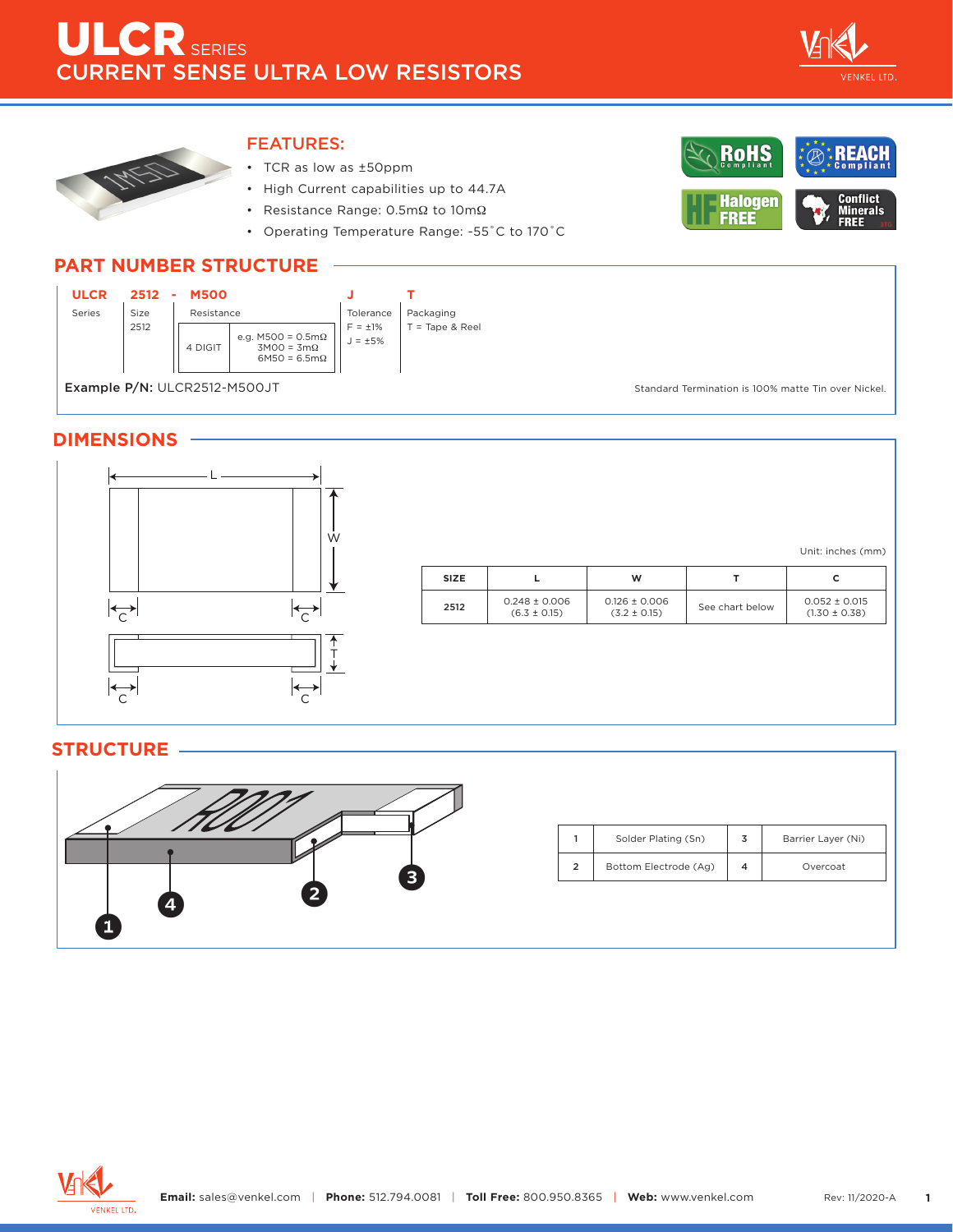

### **ELECTRICAL SPECIFICATION & RANGE**

| <b>SIZE</b><br>(inches) | <b>RESISTANCE</b><br>$(m\Omega)$ | <b>POWER</b><br><b>RATING</b><br>AT 70 °C (W) | <b>TOLER-</b><br><b>ANCE</b><br><b>AVAILABLE</b> | <b>TEMPERATURE</b><br><b>COEFFICIENT OF</b><br><b>RESISTANCE (PPM)</b><br>$(10-6)^{\circ}$ C) | <b>MAXIMUM</b><br><b>RATED</b><br><b>CURRENT (A)</b> | DIMENSIONS UNITS: (MM). |                 |                 |               |
|-------------------------|----------------------------------|-----------------------------------------------|--------------------------------------------------|-----------------------------------------------------------------------------------------------|------------------------------------------------------|-------------------------|-----------------|-----------------|---------------|
|                         |                                  |                                               |                                                  |                                                                                               |                                                      | L                       | W               | T               | c             |
| 2512                    | 0.50                             |                                               | $\mathbf{J}$                                     | ±50                                                                                           | 44.7                                                 | $6.35 \pm 0.25$         | $3.18 \pm 0.25$ | $1.25 \pm 0.20$ | $1.30 + 0.38$ |
| 2512                    | 0.75                             |                                               | F, J                                             | ±50                                                                                           | 36.5                                                 | $6.35 \pm 0.25$         | $3.18 \pm 0.25$ | $0.75 \pm 0.20$ | $1.30 + 0.38$ |
| 2512                    | 1.00                             |                                               | F, J                                             | ±50                                                                                           | 31.6                                                 | $6.35 \pm 0.25$         | $3.18 \pm 0.25$ | $0.65 \pm 0.20$ | $1.30 + 0.38$ |
| 2512                    | 1.50                             |                                               | F, J                                             | ±50                                                                                           | 25.8                                                 | $6.35 \pm 0.25$         | $3.18 \pm 0.25$ | $0.45 \pm 0.20$ | $1.30 + 0.38$ |
| 2512                    | 2.00                             |                                               | F, J                                             | ±50                                                                                           | 22.4                                                 | $6.35 \pm 0.25$         | $3.18 \pm 0.25$ | $0.35 \pm 0.20$ | $1.30 + 0.38$ |
| 2512                    | 2.50                             |                                               | F, J                                             | ±100                                                                                          | 20.0                                                 | $6.35 \pm 0.25$         | $3.18 \pm 0.25$ | $0.65 \pm 0.20$ | $1.30 + 0.38$ |
| 2512                    | 3.00                             |                                               | F, J                                             | ±100                                                                                          | 18.3                                                 | $6.35 \pm 0.25$         | $3.18 \pm 0.25$ | $0.55 \pm 0.20$ | $1.30 + 0.38$ |
| 2512                    | 4.00                             |                                               | F.J                                              | ±100                                                                                          | 15.8                                                 | $6.35 \pm 0.25$         | $3.18 \pm 0.25$ | $0.45 \pm 0.20$ | $1.30 + 0.38$ |
| 2512                    | 5.00                             |                                               | F, J                                             | ±100                                                                                          | 14.1                                                 | $6.35 \pm 0.25$         | $3.18 \pm 0.25$ | $0.35 \pm 0.20$ | $1.30 + 0.38$ |
| 2512                    | 6.00                             |                                               | F, J                                             | ±100                                                                                          | 12.9                                                 | $6.35 \pm 0.25$         | $3.18 \pm 0.25$ | $0.32 + 0.20$   | $1.30 + 0.38$ |
| 2512                    | 6.50                             |                                               | F, J                                             | ±100                                                                                          | 12.4                                                 | $6.35 \pm 0.25$         | $3.18 \pm 0.25$ | $0.30 \pm 0.20$ | $1.30 + 0.38$ |
| 2512                    | 7.00                             |                                               | F, J                                             | ±100                                                                                          | 12.0                                                 | $6.35 \pm 0.25$         | $3.18 \pm 0.25$ | $0.27 + 0.20$   | $1.30 + 0.38$ |
| 2512                    | 8.00                             |                                               | F,J                                              | $+100$                                                                                        | 11.18                                                | $6.35 + 0.25$           | $3.18 \pm 0.25$ | $0.25 \pm 0.20$ | $1.30 + 0.38$ |
| 2512                    | 9.00                             |                                               | F, J                                             | ±100                                                                                          | 10.5                                                 | $6.35 \pm 0.25$         | $3.18 \pm 0.25$ | $0.25 \pm 0.20$ | $1.30 + 0.38$ |
| 2512                    | 10.00                            |                                               | F,J                                              | ±100                                                                                          | 10.0                                                 | $6.35 \pm 0.25$         | $3.18 \pm 0.25$ | $0.25 \pm 0.20$ | $1.30 + 0.38$ |

**NOTE:** Overload Voltage=2.5\*√ (P\*R).

### **STANDARD RESISTANCE VALUES AND CORRESPONDING CODES**



| <b>RESISTANCE</b><br>$(m\Omega)$ | P/N CODE    | <b>MARKING</b><br><b>CODE</b> | <b>RESISTANCE</b><br>$(m\Omega)$ | <b>P/N CODE</b> | <b>MARKING</b><br><b>CODE</b> | <b>RESISTANCE</b><br>$(m\Omega)$ | <b>P/N CODE</b> | <b>MARKING</b><br><b>CODE</b> |
|----------------------------------|-------------|-------------------------------|----------------------------------|-----------------|-------------------------------|----------------------------------|-----------------|-------------------------------|
| 0.50                             | M500        | M50                           | 4.00                             | 4M00            | <b>RO04</b>                   | 9.00                             | 9M00            | <b>ROO9</b>                   |
| 0.75                             | M750        | M75                           | 4.50                             | 4M50            | 4M5                           | 10.00                            | 10M0            | <b>R010</b>                   |
| 1.00                             | <b>1MOO</b> | R001                          | 5.00                             | 5M00            | <b>RO05</b>                   |                                  |                 |                               |
| 1.50                             | 1M50        | 1M5                           | 5.50                             | 5M50            | 5M5                           |                                  |                 |                               |
| 2.00                             | 2M00        | <b>RO02</b>                   | 6.00                             | 6M00            | <b>ROO6</b>                   |                                  |                 |                               |
| 2.50                             | 2M50        | 2M <sub>5</sub>               | 6.50                             | 6M50            | 6M5                           |                                  |                 |                               |
| 3.00                             | 3M00        | <b>RO03</b>                   | 7.00                             | <b>7M00</b>     | <b>RO07</b>                   |                                  |                 |                               |
| 3.50                             | 3M50        | 3M5                           | 8.00                             | 8M00            | <b>ROO8</b>                   |                                  |                 |                               |

### **DERATING CURVE**



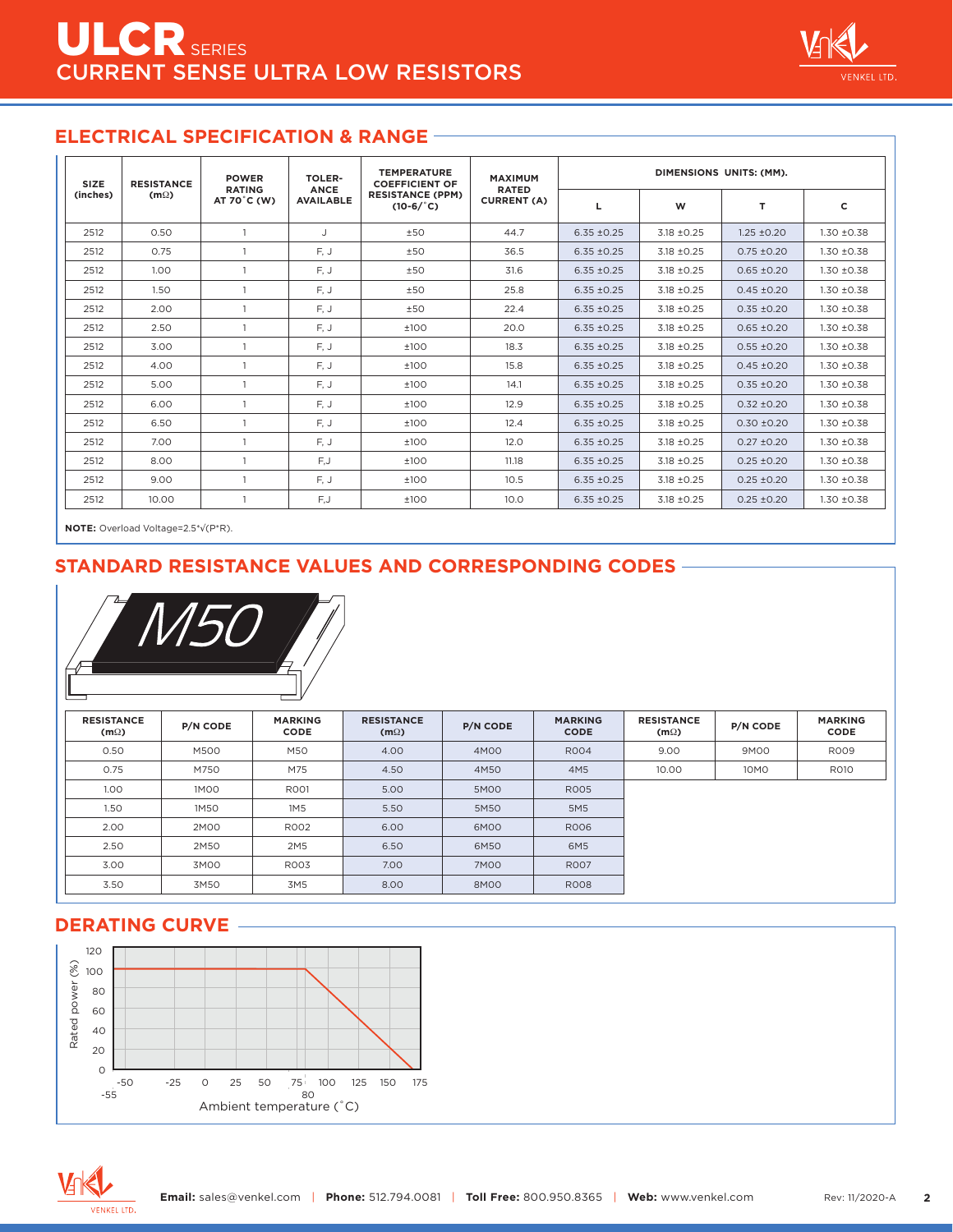# ILCR SERIES CURRENT SENSE ULTRA LOW RESISTORS



### **REEL SPECIFICATIONS**



|                                      |                                     |                                     |                                    |                                    | Unit: mm (inch)                    |
|--------------------------------------|-------------------------------------|-------------------------------------|------------------------------------|------------------------------------|------------------------------------|
| с                                    | Е                                   |                                     | G                                  | н                                  | M                                  |
| $13.0 \pm 0.2$<br>$(0.51 \pm 0.008)$ | $60.0 \pm 1.0$<br>$(2.36 \pm 0.03)$ | $11.4 \pm 1.0$<br>$(0.45 \pm 0.04)$ | $9.0 \pm .3$<br>$(0.35 \pm 0.012)$ | $1.5 \pm .3$<br>$(0.06 \pm 0.012)$ | $180 \pm 2.0$<br>$(7.09 \pm 0.08)$ |

Minimum of 30 empty pockets at the beginning of reel, 65 minimum empty pockets at the end.

## **TAPE SPECIFICATIONS**



## **PEEL BACK FORCE AND DIRECTION DIAGRAM**



Peel back force and direction of peel back angle should follow EIA481-1-A. Peel back force should be between 0.1N – 1.3N and peel back angle of 165˚ – 180˚.